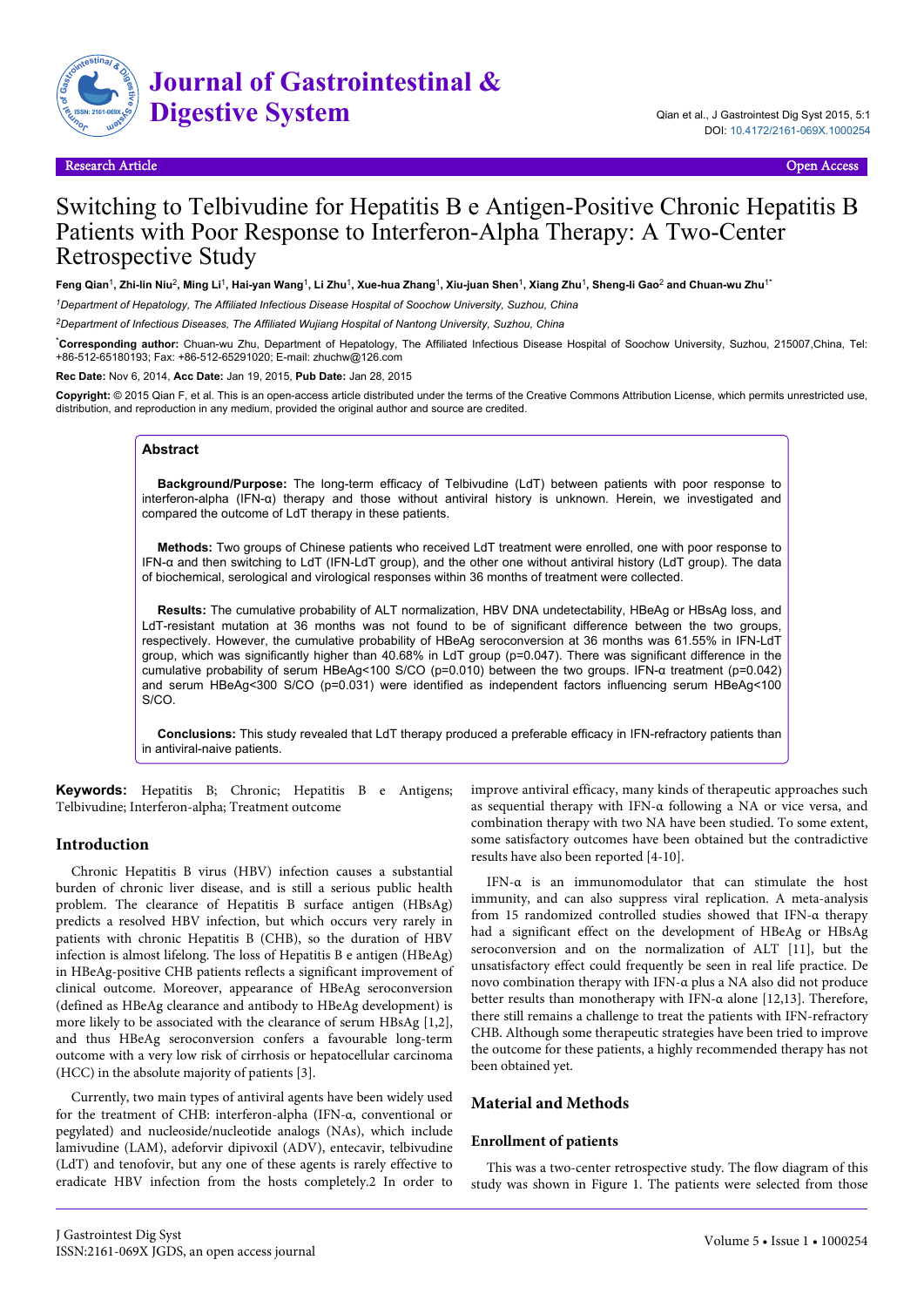with HBeAg-positive CHB who were treated with LdT therapy for at least 12 months at the Affiliated Infectious Disease Hospital of Soochow University and the Affiliated Wujiang Hospital of Nantong University, Suzhou, China, between January 2008 and Febuary 2014. All of them were NA treatment-naïve patients. They were divided into two groups: one was composed of patients with poor response to prior IFN-α therapy and then switching to LdT treatment (IFN-LdT group), and the other one consisted of those receiving LdT without antiviral history (LdT group). The patients with poor response to IFN-α therapy was defined as those with HBV DNA load>4 log10 copies/ml, abnormal ALT level (>40 IU/L) and without HBeAg loss during 6 to 12 months of IFN-α treatment. The data of biochemical, serological and virological markers within 36 months of LdT treatment were collected, but once a therapeutic regime was altered for a patient, for example, whose LdT monotherapy was changed to ADV, entecavir, or LdT plus ADV due to some certain reasons, the further data collection would be stopped. The exclusion criteria were as follows: (1) Patients with decompensated liver cirrhosis or HCC. (2) Patients coinfected with Hepatitis A, C, delta, or E viruses, as well as human immunodeficiency virus. (3) Patients with other liver diseases induced by autoimmunity, drug abuse (including excessive alcohol consumption) and so forth.



This study was reviewed and approved by the Ethics Committee of the Affiliated Infectious Disease Hospital of Soochow University and the Affiliated Wujiang Hospital of Nantong University, Suzhou, Jiangsu province, China. The code and date of ethical approval from the two hospital was SZWY-2013-5 (November 2013) and WJH-2014-2 (January 2014), respectively.

## **LdT therapy**

All patients received oral LdT 600 mg once daily. The biochemical markers were monitored monthly after the start of treatment and then once every three months; HBV DNA loads and serological markers were monitored once during the first three months of treatment and then once every 3-6 months during treatment, according to Chinese guideline of prevention and treatment for chronic Hepatitis B [14,15]. The patients were all routinely monitored for these tests during treatment, and blood cell counts, alpha-fetoprotein, as well as

Page 2 of 6

abdominal ultrasound examination were also checked once every 6-12 months. In addition, if a virological breakthrough developed (defined as serum HBV DNA increasing by 1 log10 above nadir after achieving virological response and with a good compliance during continued treatment) in a patient, whose blood sample would be routinely collected and YMDD (tyrosine-methionine-aspartate-aspartate) motif mutation would be detected.

## **Routine laboratory tests**

The routine biochemical markers, for example, liver function tests, renal function tests, creatine phosphokinase (CK) and so on (Hitachi Model 7600 Series Automatic Analyzer, Japan), HBV serological markers (ARCHITECT i2000SR, Abbott Laboratories Ltd, USA), and quantitative HBV DNA levels by real-time polymerase chain reaction (LightCycler 480 System, Roche, Penzberg, Germany) were detected for all patients before and after LdT treatment. In addition, the HBV genotypes by fluorescence polymerase chain reaction (Applied Biosystems 7300 Real-time PCR Systems, USA), other virological Hepatitis markers such as Hepatitis A, B, C, Delta and E viruses (ARCHITECT i2000SR, Abbott Laboratories Ltd, USA), as well as the antibodies in autoimmune liver diseases were also examined before treatment.

# **Statistical Analysis**

All results were presented as mean ± standard deviation (SD), median (range) or number (%). The normality of data distribution was tested using the Kolmogorov-Smirnov test. Pearson chi-squared test and independent-samples t test were used to compare the baseline characteristics before LdT treatment. The cumulative probability of treatment outcome and LdT-resistant mutation were calculated using the Kaplan-Meier method and the differences between the curves were tested using the log-rank (Mantel-cox) chi square test. The multivariate analysis was tested using a stepwise Cox regression. Statistical analyses were performed using IBM SPSS statistics 20.0, and P<0.05 was considered as statistically significant.

## **Results**

## **Study patients**

A total of 96 consecutive adult Chinese patients were enrolled into this study, 52 of whom were in IFN-LdT group, who previously received conventional IFN-α (39 cases), or pegylated IFN-α-2a or -2b (13 cases) treatment for 6-12 months; and 44 of whom were in LdT group. In IFN-LdT group, the therapy was directly switched to LdT treatment following poor response to IFN-α in 32 patients, while the other 20 patients were initiated on LdT therapy after discontinuation of IFN-α for 1-3 months of drug-free period.

The baseline data in IFN-LdT group were gathered before the initiation of LdT therapy. During LdT treatment, the median observation time was 36.0 (12-36) months in IFN-LdT group, and 34.5 (12-36) months in LdT group, respectively.

There was no significant difference between the two groups (p=0.089). Table 1 showed the baseline clinical data of the two groups, and the differences were not significantly different between the two groups, except for a higher level of HBV DNA at baseline in LdT group.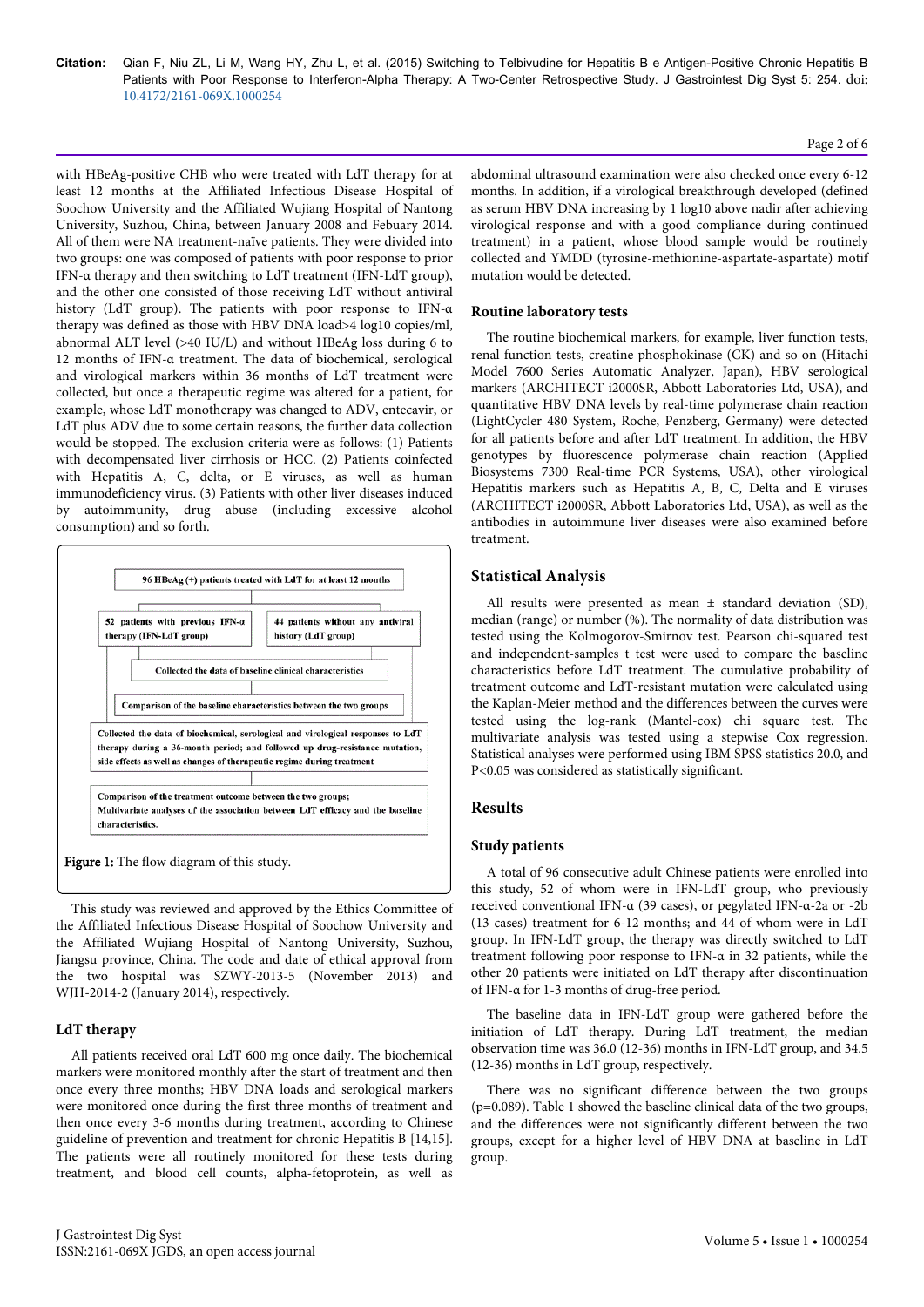#### Page 3 of 6

| Characteristic         | <b>IFN-LdT</b><br>(n=52) | LdT (n=44)        | p-value                      |
|------------------------|--------------------------|-------------------|------------------------------|
| Male, No. (%)          | 37(71.15)                | 30(68.18)         | $0.752*$                     |
| Age, yr                | $29.8 \pm 7.5$           | $30.5 \pm 7.6$    | $0.639+$                     |
| ALT, IU/L              | $152.5 \pm 86.4$         | $190.8 \pm 157.6$ | $0.135 +$                    |
| HBeAg, S/CO            | $455.4 \pm 216.9$        | $516.6 \pm 236.7$ | $0.190 +$                    |
| HBV DNA, log copies/ml | $6.77 \pm 0.64$          | $7.08 \pm 0.79$   | $0.033$ <sup>+</sup> , $\pm$ |
| HBV genotypes, No. (%) |                          |                   | $0.964*$                     |
| Type B                 | 22 (42.3)                | 19 (52.3)         |                              |
| Type C                 | 27 (51.9)                | 23 (43.2)         |                              |
| Other                  | 3(5.8)                   | 2(4.5)            |                              |

Table 1: Baseline Clinical Characteristics of the Two Groups. Data are presented as number (%) or mean ± SD. ALT, alanine aminotransferase; HBeAg, Hepatitis B e antigen; HBV, Hepatitis B virus; IFN, interferon; LdT, telbivudine. \*Chi square test; †Independent-samples t-test; ‡p<0.05.

# **Clinical course**

During the course of data collection, we followed up each patient and found that 33 patients still maintained LdT treatment, 10 had stopped the therapy, 3 had switched to Entecavir therapy, and 6 had been given LdT or LAM plus ADV treatment in IFN-LdT group; and there were 22, 7, 9 and 6 patients who maintained LdT, stopped the therapy, switched to Entecavir or to ADV, and received LdT or LAM plus ADV treatment in LdT group, respectively. There were 5 patients in IFN-LdT group and 8 patients in LdT group who emerged LdTresistant mutation. In addition, 20 patients (38.46%) in IFN-LdT group and 15 patients (34.09%) in LdT group experienced an elevated CK level during the observation period, and the level decreased spontaneously or with oral vitamin B complex treatment; this adverse effect did not cause any clinical manifestations (such as myopathy, peripheral neuritis and so on). There was no patient who developed liver function decompensation or HCC during treatment.

# **Efficacy of LdT treatment**

During an observation period of 36 months, the outcomes of LdT treatment in the two groups were shown in Table 2. The cumulative rate of ALT normalization and HBV DNA undetectability in IFN-LdT group was respectively higher than that in LdT group at 12, 24 and 36 months, but the difference of cumulative probability was respectively not statistically significant between the two groups (all p>0.05). The cumulative probability of serum HBe Ag<100 S/CO was remarkably higher in IFN-LdT group compared with that in LdT group (p=0.010, Figure 2). However, although the cumulative rates of HBe Ag loss in IFN-LdT group were also higher than those in LdT group at 12, 24 and 36 months, respectively, the cumulative probability did not reach to a statistically significant difference between the two groups (p>0.05). There were 29 patients in IFN-LdT group and 14 patients in LdT group who obtained HBeAg seroconversion during the observation, the cumulative rate of HBe Ag seroconversion at 12, 24 and 36 months in IFN-LdT group was significantly higher than that in LdT group, respectively, and the difference between the two groups was markedly different (p=0.047, Figure 3). The result also demonstrated that the

|                              | 12 months                                    | 24 months | 36 months | p-value      |
|------------------------------|----------------------------------------------|-----------|-----------|--------------|
| ALT normalization (<40 IU/L) |                                              |           |           | $0.248*$     |
| IFN-LdT                      | 59.62                                        | 88.28     | 92.97     |              |
| LdT                          | 59.1                                         | 81.44     | 84.09     |              |
|                              | HBV DNA undetectability (<2.7 log copies/ml) |           |           | $0.112*$     |
| IFN-LdT                      | 65.38                                        | 87.69     | 95.08     |              |
| LdT                          | 52.27                                        | 76.25     | 90.95     |              |
| HBeAg<100 (S/CO)             |                                              |           |           | $0.010*$     |
| IFN-LdT                      | 51.92                                        | 87.35     | 89.46     |              |
| LdT                          | 22.73                                        | 65.25     | 83.71     |              |
| HBeAg loss (<1 S/CO)         |                                              |           |           | $0.361*$     |
| IFN-LdT                      | 21.15                                        | 41.81     | 69.34     |              |
| LdT                          | 13.64                                        | 33.08     | 54.89     |              |
| HBeAg seroconversion         |                                              |           |           | $0.047$ *, † |
| IFN-LdT                      | 13.66                                        | 36.67     | 61.55     |              |
| LdT                          | 18.18                                        | 23.49     | 40.68     |              |
| HBsAg loss (<0.05 IU/ml)     |                                              |           |           | $0.708*$     |
| IFN-LdT                      | 0                                            | 2.22      | 10.22     |              |
| LdT                          | 0                                            | 2.5       | 6.93      |              |

time to achieving HBeAg seroconversion was significantly shorter in

IFN-LdT group than in LdT group.

Table 2: Cumulative Probabilities of Antiviral Response During LdT Treatment. Data are presented in percent. ALT, alanine aminotransferase; HBV, Hepatitis B virus; HBeAg, Hepatitis B e antigen; HBsAg, Hepatitis B surface antigen; IFN, interferon; LdT, telbivudine. \*Log-rank (Mantel-cox) chi square test; †p<0.05.



Figure 2: Comparison of cumulative probability of serum HBeAg<100 s/co during 36 months of treatment between the two groups.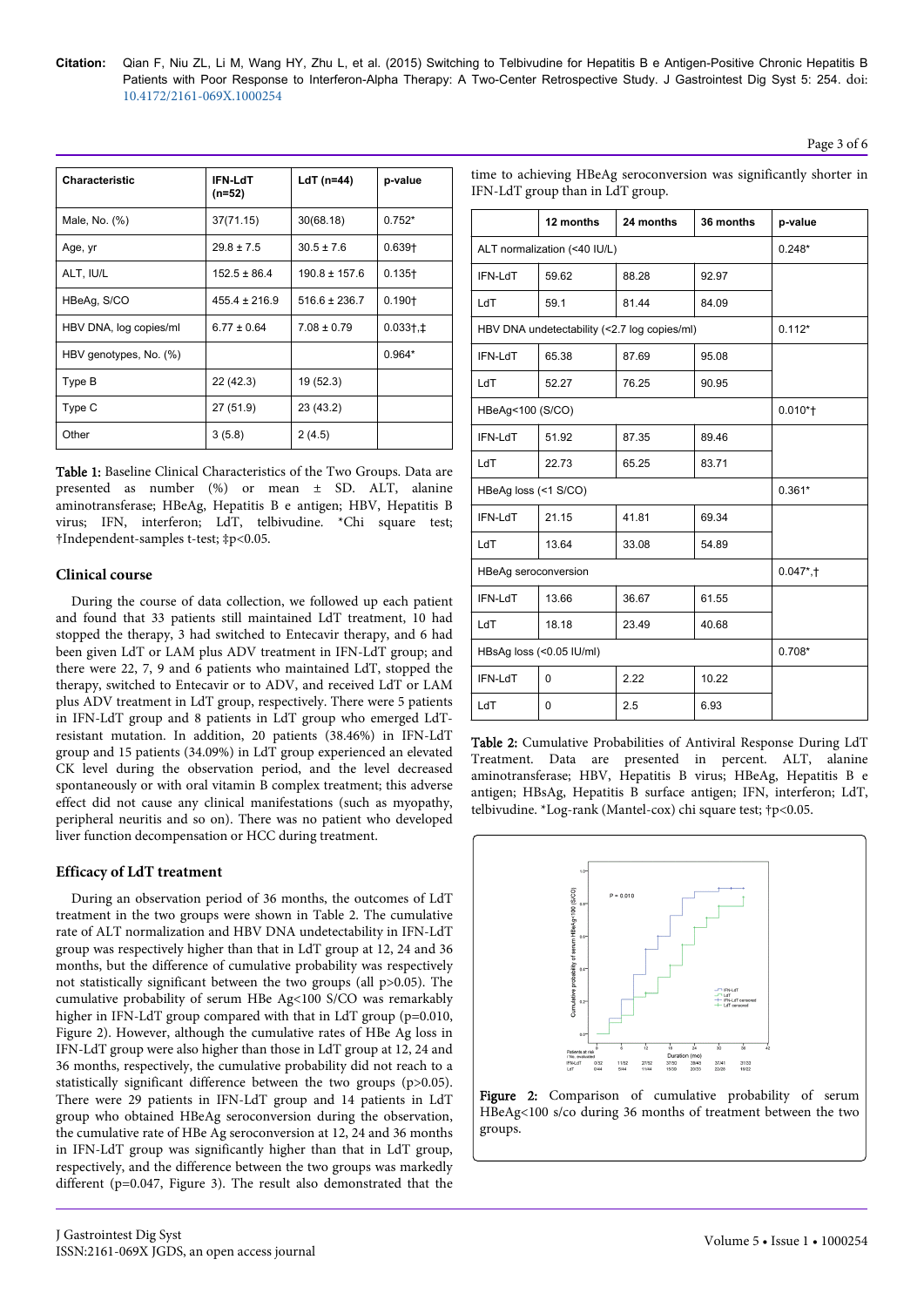#### Page 4 of 6



Figure 3: Comparison of cumulative probability of HBeAg seroconversion during 36 months of treatment between the two groups.

Although the cumulative rate of HBsAg loss at 36 months was 10.22% in IFN-LdT group and 6.93% in LdT group, respectively, the difference was not significantly different (p>0.05, Table 2). Additionally, the differences of outcome of LdT treatment did not exhibit statistically different between subgroups previously treated with conventional (39 cases) and pegylated (13 cases) IFN-α therapy  $(p>0.05)$ , and between subgroups received LdT directly following IFNα (32 cases) and initiating a delayed therapy (20 cases) after IFN-α discontinuation (p>0.05).

## **HBV DNA breakthrough and LdT-resistant mutation**

There were 5 patients in IFN-LdT group and 8 patients in LdT group who developed virological breakthrough during LdT continued treatment, and all of 13 patients could be detected with genotypic resistance to LdT. The cumulative probability of HBV YMDD mutation at 12, 24 and 36 months in LdT group was nearly two times greater than that in IFN-LdT group, respectively, but the difference was not found to be statistically significant between the two groups (p>0.05, Table 3).

|                     |      | 12 months   24 months   36 months   p-value |       |          |
|---------------------|------|---------------------------------------------|-------|----------|
| YMDD motif mutation |      |                                             |       | $0.292*$ |
| IFN-LdT             | 1.92 | 5.97                                        | 13.1  |          |
| LdT                 | 4.55 | 10.01                                       | 22.73 |          |

Table 3: Cumulative Probability of LdT-resistant Mutation During LdT Treatment. Data are presented in percent. YMDD, tyrosinemethionine-aspartate-aspartate; IFN, interferon. \*Log-rank (Mantelcox) chi square test.

#### **Baseline parameters associated with LdT efficacy**

During LdT treatment, the COX regression analyses showed that the ALT normalization, HBV DNA undetectability and HBeAg seroconversion for all patients were not associated with age, gender, baseline serum HBeAg level, HBV DNA load, ALT level, HBV genotypes and prior IFN-α treatment (all p>0.05). Through further analysis among the above variables, we found that two variables were identified as independent factors influencing serum HBeAg<100 S/CO: IFN-α treatment (p=0.042) and baseline HBeAg level<300 S/CO (p=0.031, Table 4).

| <b>Factors</b>     | Category          | Exp(B) | 95% CI      | p-value                  |
|--------------------|-------------------|--------|-------------|--------------------------|
| IFN therapy        | 1:IFN-experienced | 0.624  | 0.390-1.000 | $0.042^*$ , ‡            |
|                    | 2: IFN-free       |        |             |                          |
| Serum HBeAg (S/CO) | 1:≥300            | 1.887  | 1.059-3.364 | $0.031$ <sup>*</sup> , ‡ |
|                    | 2: < 300          |        |             |                          |

Table 4: Multivariate Analysis of Baseline Factors Associated With Serum HBeAg<100 (S/CO). †Baseline factors including: age, gender, ALT level, HBV DNA level, serum HBeAg level, HBV genotype, and IFN therapy. HBeAg, Hepatitis B e antigen; IFN, interferon. \*Cox regression analysis; ‡p<0.05.

## **Discussion**

The main advantages of IFN-α therapy include the finite duration of treatment, absence of resistance, and higher rates of HBeAg and HBsAg seroconversion with 12 months of therapy [2]. For patients not responding to IFN-α, a sequential NA therapy is the best alternative in the subsequent antiviral treatment [16]. Limited studies have been conducted to evaluate the efficacy of LdT treatment for patients with poor response to IFN-α therapy, and reported that LdT was efficient and safe for these patients [17,18]. In the present study, we investigated the outcome of LdT during 36 months of treatment in 52 Chinese patients who failed to respond to IFN-α, and compared with the efficacy in 44 patients without a history of antiviral treatment. In

addition, the clinical factors possibly influencing the efficacy of LdT treatment were also analyzed.

Our results showed that the cumulative rates of biochemical, serological and virological responses increased with treatment time. The cumulative probability was 92.97% for ALT normalization, 95.08% for HBV DNA undetectability, 69.34% for HBeAg loss, 61.55% for HBeAg seroconversion, and 10.22% for HBsAg loss at 36 months in IFN-LdT group, respectively. The results suggested a similar clinical significance like the reports performed in published studies [6,18]. Compared with the researches mentioned above, the duration of their studies was not more than 1 year, but majority of our patients received at least 36 months of LdT treatment, and thus a longer-term outcome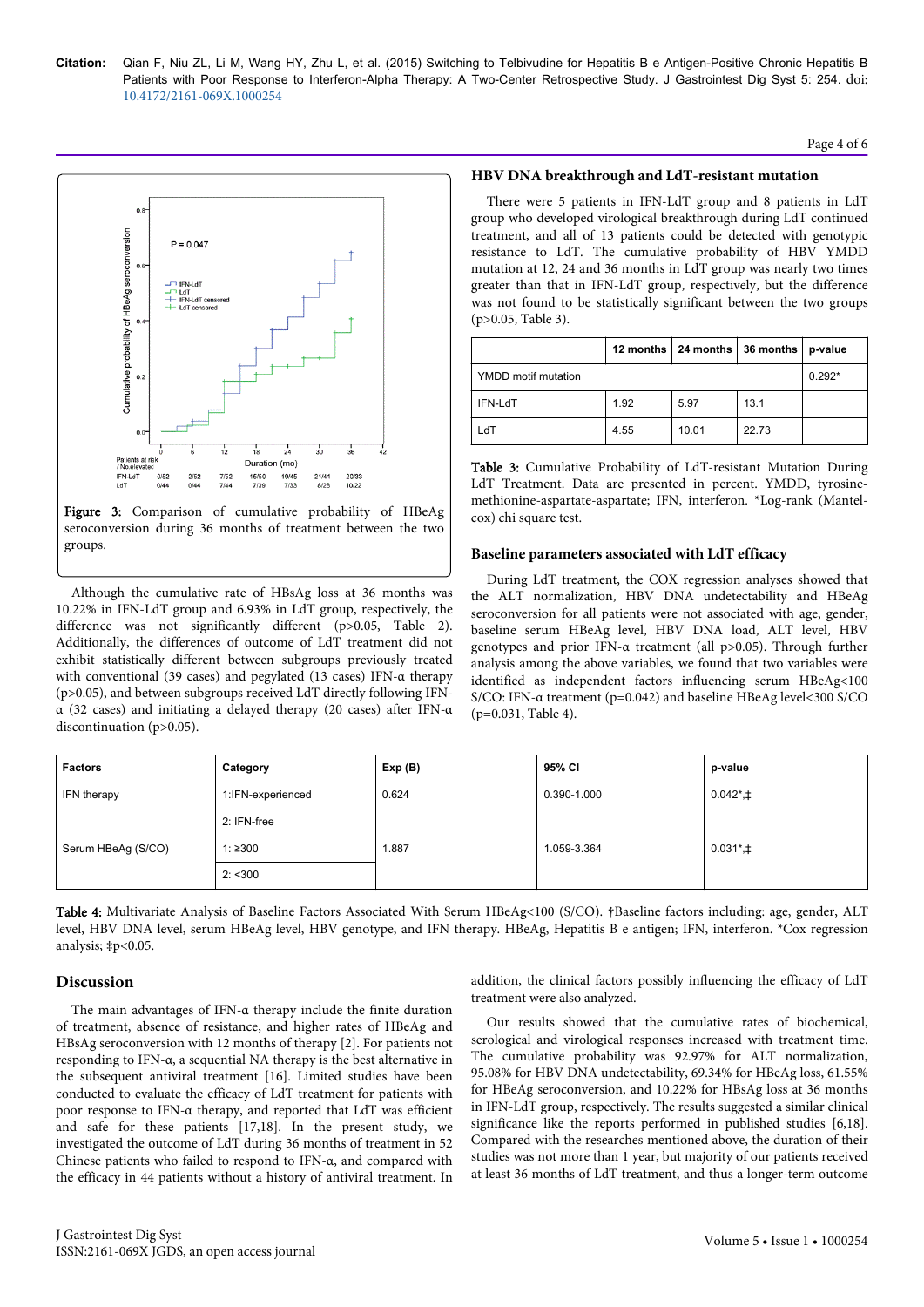could be observed and analyzed. In contrast to the biochemical, serological and virological responses achieved in LdT group, we found that the cumulative rates of treatment outcome in IFN-LdT group were higher than those in LdT group. And more importantly, there were significantly more patients who obtained lower level of serum HBeAg (<100 S/CO) and HBeAg seroconversion in IFN-LdT group than in LdT group during the observation period. The outcome demonstrated that LdT was efficacious for the treatment of patients who failed to IFN-α therapy, and the efficacy of LdT in IFNexperienced patients was obviously superior to that in antiviral naïve patients.

Concerning to LdT-associated resistance mutation, our data revealed that the cumulative rate of LdT resistance at 12, 24 and 36 months in LdT group was nearly two times greater than that in IFN-LdT group at the corresponding time point. In other studies, the drugresistance rate ranged between 8.45% and 25.1% during 1 to 2 years of LdT treatment for naïve HBeAg positive CHB patients [19,20]. Compared with those mentioned above, the virological resistances whether in LdT group or in IFN-LdT group were obviously lower during a 3-year observation period, which was probably, at least in part, due to the mutation detected in patients with virological breakthrough in this study. More importantly, the result seemed to show that lower LdT resistance occurred in IFN-experienced patients than in naïve cases, although the difference did not reach to statistical significance. The similar result could also be seen in LMV study, the emergence of LMV mutants could be prevented by pretreatment with pegylated IFN-α-2a in LMV-naïve patients [21].

Based on the comparison of outcome between the two groups, it is possible that the difference might result from the baseline clinical characteristics, particularly the higher baseline HBV DNA level existed in LdT group than in IFN-LdT group. Therefore, the association of treatment outcome with baseline characteristics for all 96 patients was analyzed. We found that none of these baseline clinical indicators was significantly associated with ALT normalization, HBeAg loss, HBeAg seroconversion, HBV DNA undetectability, HBsAg loss and LdT resistance. However, two variables comprising previous IFN-α treatment and serum HBeAg<300 S/CO were identified as independent factors influencing the lower serum HBeAg level (<100 S/CO) achieved during treatment, suggesting that the inferior outcome in LdT group was not due to a higher level of baseline HBV DNA. The baseline HBV DNA level might possibly influence the outcome but a highly potent HBV suppression with LdT therapy may eliminate the difference for these NA-naïve patients. In addition, none of the patients exhibited the status with detectable HBV DNA and simultaneously with HBeAg loss or seroconversion, so the mutation of HBV precore or basic core promoter region was not detected. The results indicated that prior IFN-α treatment was more likely to exert an influence on the efficacy of LdT therapy in IFN-experienced patients.

To our knowledge, this was the first head-to-head retrospective study comparing the outcome of LdT in patients with or without previous IFN-α treatment. Our data demonstrated that switching to LdT was significantly more efficient in patients who failed to IFN-α therapy than in treatment-naive patients. The reason may be probably due to the improvement of immunity obtained from prior IFN-α therapy for IFN-experienced patients. A similar result indicated that activated immunity could be obtained after withdrawal of IFN-α therapy and sequential treatment with LAM could achieve a higher HBeAg seroconversion [22]. Therefore, we speculated that the patients

treated with IFN-α therapy, although with an unsatisfactory response, might have an increased chance to achieve a high antiviral efficacy after being switched to LdT in the subsequent treatment. Besides the possible action of LdT on the immune system [23-26], the intrinsic mechanism may to some extent involve in an immunity improvement to HBV infection after receiving IFN-α treatment. In addition, a delayed effect of IFN-α may also play a part.

In conclusion, our data demonstrated that the efficacy of switching to LdT was efficient for the treatment of HBeAg-positive CHB patients with poor response to IFN-α therapy, and the outcome was superior to that in antiviral naïve patients. Therefore, switching to LdT might be a preferable option in patients who failed to previous IFN-α treatment. The safety profile of this switching, whether directly or indirectly, was similar to that in LdT-naïve patients. However, this was a retrospective study, the sample size was not large, and YMDD mutation was not detected for all patients with detectable HBV DNA, so a randomized, controlled trial with a larger sample would be needed to confirm the outcome in this study.

# **Acknowledgements**

We sincerely thank all the staff who took part in this study in the two centers, including doctors, nurses, and lab colleagues for their great support.

# **References**

- [Lai CL, Gane E, Liaw YF, Hsu CW, Thongsawat S, et al. \(2007\)](http://www.nejm.org/doi/full/10.1056/NEJMoa066422) [Telbivudine versus lamivudine in patients with chronic Hepatitis B. N](http://www.nejm.org/doi/full/10.1056/NEJMoa066422) [Engl J Med 357: 2576-2588.](http://www.nejm.org/doi/full/10.1056/NEJMoa066422)
- 2. [European Association for the Study of the Liver \(2012\) EASL clinical](http://www.easl.eu/assets/application/files/b73c0da3c52fa1d_file.pdf) [practice guidelines: Management of chronic Hepatitis B virus infection. J](http://www.easl.eu/assets/application/files/b73c0da3c52fa1d_file.pdf) [Hepatol 57: 167-185.](http://www.easl.eu/assets/application/files/b73c0da3c52fa1d_file.pdf)
- 3. [Chen G, Lin W, Shen F, Iloeje UH, London WT, et al. \(2006\) Past HBV](http://file.yynet.cn:8080/6fd2efc4619b2d940cf5f7b17f810e9c/news_2006101213510.pdf) [viral load as predictor of mortality and morbidity from HCC and chronic](http://file.yynet.cn:8080/6fd2efc4619b2d940cf5f7b17f810e9c/news_2006101213510.pdf) [liver disease in a prospective study. Am J Gastroenterol 101: 1797-1803.](http://file.yynet.cn:8080/6fd2efc4619b2d940cf5f7b17f810e9c/news_2006101213510.pdf)
- 4. Liu Y, Liu L, Peng D, Li WK, DU YR, et al. (2014) Long-term efficacy and safety of telbivudine as monotherapy and as combination therapy with adefovir dipivoxil in HBeAg-positive chronic Hepatitis B patients. Zhonghua Gan Zang Bing Za Zhi 22: 181-184.
- 5. [Zhang W, Sandeep KK, Zhang QF, Guo SH, Zhang DZ \(2013\) Clinical](http://www.bioportfolio.com/resources/pmarticle/680392/Clinical-observations-of-sequential-interferon-therapy-following-complete-response-to-telbivudine-treatment.html) [observations of sequential interferon therapy following complete](http://www.bioportfolio.com/resources/pmarticle/680392/Clinical-observations-of-sequential-interferon-therapy-following-complete-response-to-telbivudine-treatment.html) [response to telbivudine treatment in chronic Hepatitis B patients.](http://www.bioportfolio.com/resources/pmarticle/680392/Clinical-observations-of-sequential-interferon-therapy-following-complete-response-to-telbivudine-treatment.html) [Zhonghua Gan Zang Bing Za Zhi 21: 570-574.](http://www.bioportfolio.com/resources/pmarticle/680392/Clinical-observations-of-sequential-interferon-therapy-following-complete-response-to-telbivudine-treatment.html)
- 6. [Piccolo P, Lenci I, di Paolo D, Demelia L, Sorbello O, et al. \(2013\) A](http://www.intmedpress.com/journals/avt/article.cfm?id=2281&pid=88&sType=AVT) [randomized controlled trial of sequential pegylated interferon-α and](http://www.intmedpress.com/journals/avt/article.cfm?id=2281&pid=88&sType=AVT) [telbivudine or vice versa for 48 weeks in Hepatitis B e antigen-negative](http://www.intmedpress.com/journals/avt/article.cfm?id=2281&pid=88&sType=AVT) [chronic Hepatitis B. Antivir Ther 18: 57-64.](http://www.intmedpress.com/journals/avt/article.cfm?id=2281&pid=88&sType=AVT)
- 7. [Wong CR, Trinh HN, Yip B, Nguyen HA, Garcia RT, et al. \(2011\) High](http://www.pubfacts.com/detail/21778896/High-rate-of-complete-viral-suppression-with-combination-therapy-in-patients-with-chronic-hepatitis-) [rate of complete viral suppression with combination therapy in patients](http://www.pubfacts.com/detail/21778896/High-rate-of-complete-viral-suppression-with-combination-therapy-in-patients-with-chronic-hepatitis-) [with chronic Hepatitis B and prior treatment failure. J Clin Gastroenterol](http://www.pubfacts.com/detail/21778896/High-rate-of-complete-viral-suppression-with-combination-therapy-in-patients-with-chronic-hepatitis-) [45: 900-905.](http://www.pubfacts.com/detail/21778896/High-rate-of-complete-viral-suppression-with-combination-therapy-in-patients-with-chronic-hepatitis-)
- 8. [Boglione L, D'Avolio A, Cariti G, Milia MG, Simiele M, et al. \(2013\)](http://www.researchgate.net/publication/236046395_Sequential_therapy_with_entecavir_and_PEG-INF_in_patients_affected_by_chronic_hepatitis_B_and_high_levels_of_HBV-DNA_with_non-D_genotypes) [Sequential therapy with entecavir and PEG-INF in patients affected by](http://www.researchgate.net/publication/236046395_Sequential_therapy_with_entecavir_and_PEG-INF_in_patients_affected_by_chronic_hepatitis_B_and_high_levels_of_HBV-DNA_with_non-D_genotypes) [chronic Hepatitis B and high levels of HBV-DNA with non-D genotypes.](http://www.researchgate.net/publication/236046395_Sequential_therapy_with_entecavir_and_PEG-INF_in_patients_affected_by_chronic_hepatitis_B_and_high_levels_of_HBV-DNA_with_non-D_genotypes) [J Viral Hepat 20:e11-19.](http://www.researchgate.net/publication/236046395_Sequential_therapy_with_entecavir_and_PEG-INF_in_patients_affected_by_chronic_hepatitis_B_and_high_levels_of_HBV-DNA_with_non-D_genotypes)
- 9. [Enomoto M, Nishiguchi S, Tamori A, Kobayashi S, Sakaguchi H, et al.](http://www.pubfacts.com/detail/22850869/Entecavir-and-interferon-%CE%B1-sequential-therapy-in-Japanese-patients-with-hepatitis-B-e-antigen-posit) [\(2013\) Entecavir and interferon-α sequential therapy in Japanese patients](http://www.pubfacts.com/detail/22850869/Entecavir-and-interferon-%CE%B1-sequential-therapy-in-Japanese-patients-with-hepatitis-B-e-antigen-posit) [with Hepatitis B e antigen-positive chronic Hepatitis B. J Gastroenterol](http://www.pubfacts.com/detail/22850869/Entecavir-and-interferon-%CE%B1-sequential-therapy-in-Japanese-patients-with-hepatitis-B-e-antigen-posit) [48: 397-404.](http://www.pubfacts.com/detail/22850869/Entecavir-and-interferon-%CE%B1-sequential-therapy-in-Japanese-patients-with-hepatitis-B-e-antigen-posit)
- 10. [Moucari R, Boyer N, Ripault MP, Castelnau C, Mackiewicz V, et al.](http://www.researchgate.net/publication/44615915_Sequential_therapy_with_adefovir_dipivoxil_and_pegylated_interferon_alfa-2a_for_HBeAg-negative_patients) [\(2011\) Sequantial therapy with adefovir dipivoxil and pegylated](http://www.researchgate.net/publication/44615915_Sequential_therapy_with_adefovir_dipivoxil_and_pegylated_interferon_alfa-2a_for_HBeAg-negative_patients)

#### Page 5 of 6